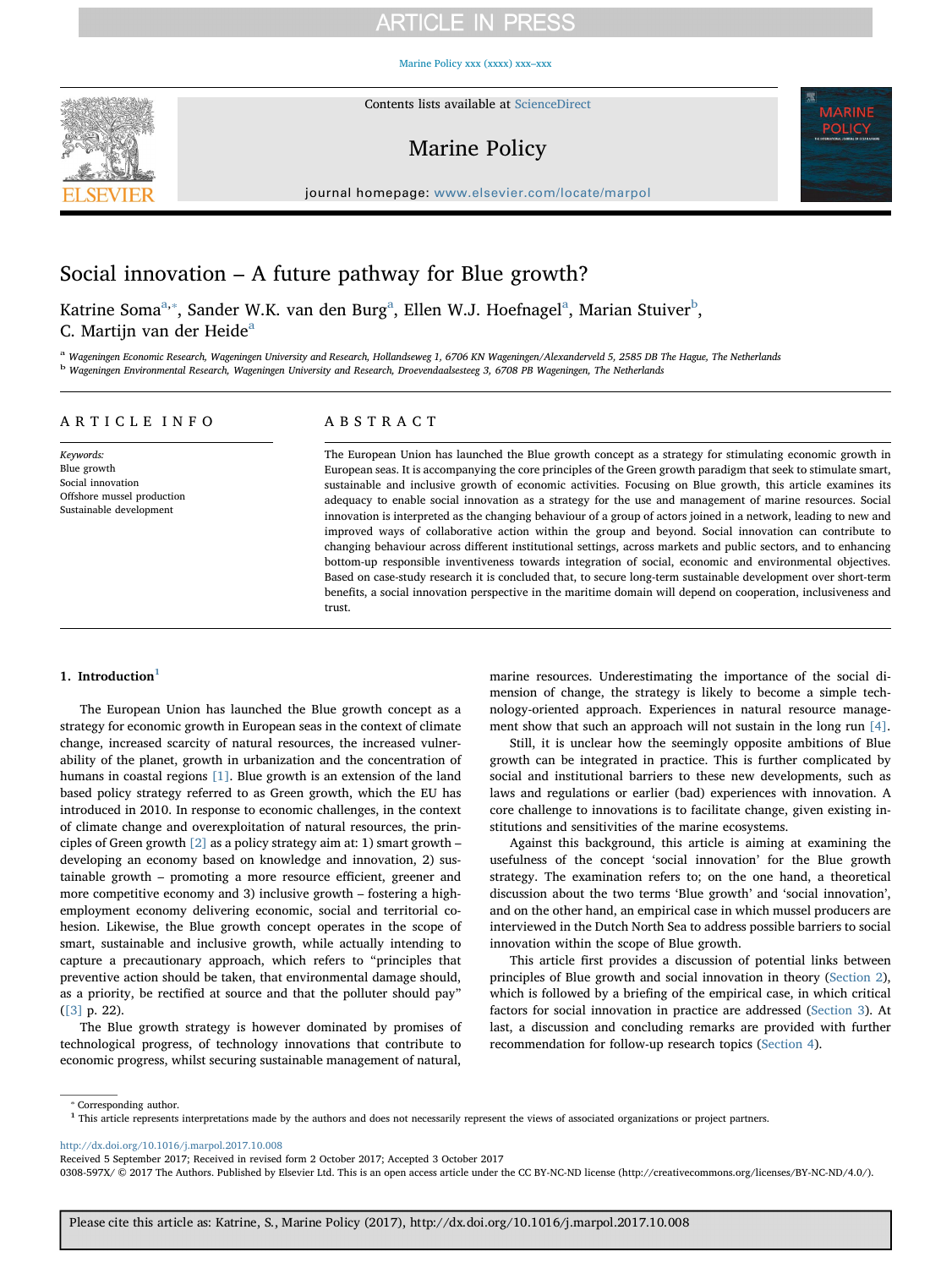#### <span id="page-1-0"></span>2. Blue growth and social innovation

In this section the core reasoning behind the Blue growth concept is explored some further, and a link is made with the social innovation concept, which is defined and explained. At the end of this section the two concepts are brought together.

### 2.1. Blue growth

The Blue growth concept is strategic because it turns a negative approach of natural degradation and climate change into a positive one, to attract new ideas and opportunities with potentially low impacts on the environment [\[5\].](#page-6-4) It is a strategy forwarding the core principles of Green growth by means of harnessing 'the untapped potential of Europe's oceans, seas and coasts for jobs and growth', based on the idea that 'we are increasingly aware that land and fresh water are finite resources' [\[6\].](#page-6-5) In attempts to encourage Blue growth, new legislation were adopted in 2014, by the so-called Maritime Spatial Planning Directive (MSPD) [\[7,8\]](#page-6-6). This directive is accommodating other EU directives and communications, such as the Marine Strategy Framework Directive (MSFD) [\[3\]](#page-6-2) and the Integrated Framework Policy (IMP) [\[9\]](#page-6-7). The Blue growth concept particularly refers to the energy, aquaculture, tourism, mining and biotechnology sectors in the offshore marine and coastal environment [\[6\]](#page-6-5). Innovations in these sectors are welcomed as contributions to increase employment and economic growth in environmental friendly manners, referred to as so-called 'eco-innovations' [\[10\]](#page-6-8). In a global context, FAO promotes Blue growth as: "a cohesive approach for environmentally compatible integrated and socio-economic sensitive management of aquatic resources including marine, freshwater and brackish water environment" ([\[11\]](#page-6-9), p. 552). To the core of these developments is thus the use of environmentally friendly technologies that can develop products with lower impacts on the environment.

In order to clarify the core principles of Blue growth, the Green growth principles must be explored some further. Analytically, different interpretations of Green growth build on different traditional economic schools [\[5\].](#page-6-4) This includes a long term macro-economic perspective along the Keynesian focus on possibilities for the government to influence by means of spending on social- and environmental capital (e.g. [\[12\]](#page-6-10)), and a micro-economic perspective following a Pigouvian perspective concentrating on market externalities and market failures; analysing how governmental interventions in terms of tax and subsidies may influence these (e.g. [\[13\]](#page-6-11)). Another perspective is directly linked to resource scarcity [\[14\]](#page-6-12). Referring to the American Henry George (1839–1897), who was one of the earliest writers demarcating the Malthusian concerns about risks for running out of natural resources given population growth, this perspective insists that these risks can be dealt with by the possibilities for increased effectiveness of natural resource exploitation; by adapting production strategies and applying new technological development. Moreover, the Georgian perspective encourages reduced risks by a strategic shift to alternative products and production techniques before the resources become scarce [\[5\]](#page-6-4). As such, Green growth consolidates recycling of goods by means of eco-innovations, which eventually evolve into integrated value creation and resource use in circular economy reasoning [\[15\]](#page-6-13). This reasoning of Green growth also applies to Blue growth.

### 2.2. Social innovation

The Blue growth strategy clearly has a strong background in economic theory. However, Blue growth not only refers to economic optimisation, or more effective use of resources [\[13\]](#page-6-11), it also refers to creation of change in the context of existing social relations. The idea is that vulnerabilities of the marine ecosystem can benefit by adaptations of norms, values and behaviour as integrative parts of the economy [\[16\]](#page-6-14). Blue growth encompasses public interventions by multi-actors;

such as government, NGOs and citizens, among others. 'Interactions between public and/or private entities aiming at the realization of collective goals'  $[17]$  – not limited to governmental actors – is deemed necessary for creating societal change [\[18\];](#page-6-16) including Blue growth.

Social innovation transpires as a relevant concept to explore social and governance aspects of Blue growth. In the literature the theoretical term social innovation is extensively explored (e.g. [\[19](#page-6-17)–23]). Although it is unclear whether the Blue growth concept is tailored to social innovations, there are some remarkable links between them. Whereas social innovation stems from bottom-up initiatives that promote change by so-called enablers, they are aiming for impacts beyond individual level, to a broader scope of social and/or ecological contexts [20–[22\].](#page-6-18)

Social innovation has been defined as "changes of attitudes, behaviour or perceptions of a group of people joined in a network of aligned interests that, in relation to the group's horizon of experiences, lead to new and improved ways of collaborative action within the group and beyond" [\(\[22\]](#page-6-19) p. 2). Social innovation can be explained both as process and outcome, which are strongly interwoven [\[21\]](#page-6-20). As process it refers to the interaction among actors through phases of problematization, expression of interest, and delineation and co-ordination [\[22\]](#page-6-19). Throughout the process, social innovation fully depends on acting at individual level, when enablers perform to realize change by means of network interactions and activities [20–[22\].](#page-6-18) As outcome social innovation develops new institutional structures, for instance network structures, that can deal with the particular needs for change to realize intended societal impacts. Institutional impacts of social innovation can be assessed by means of three core characteristics [\[21\]:](#page-6-20)

- Scale, referring to the directly and indirectly affected number of people,
- Scope, referring to the level of change towards new institutional settings, and
- Resonance, referring to the peoples imagination and belief in what is possible.

Baker and Mehmood [\[21\]](#page-6-20) elaborate on social innovation; focusing on ways of collaborative action they argue that any action will have an impact on its surroundings. Not only will institutional settings in terms of scale, scope and resonance be impacted, but also the environment, including marine space with its ecosystems. They insist that long term well-being is context dependent, and contexts consist of both built and natural environments. The link between social life and ecological conditions is considered a core cause to the present environmental crisis [\[21\]](#page-6-20). Social innovation, i.e. the collaborative action within a group and beyond, can shape the ecological conditions in practice, because these actions can in one way or the other impact ecological systems, such as use of marine resources. Actually, social innovation depends on contextual social, environmental and economic resources [\[21\].](#page-6-20) In this sense, social innovation relates with the core dimensions of sustainability, covering economic, social and the ecological aspects. As such, social innovation reinforces three societal functions [\[21\]:](#page-6-20)

- Basic individual and collective needs,
- Social relations and relations with ecosystems, and
- Social-economic capabilities to influence social innovation.

Social innovation agitates against business innovation approaches building solely on profit maximization as a core motivation [\[23\]](#page-6-21). Social innovation as such does not only refer to invented new ideas and products, but encompasses processes which encourage creativity of inventing, supporting and implementing novel social and ecological solutions to public needs [\[24\].](#page-6-22) In brief, the social innovation concept thus has an acting component that consists of people with particular attitudes and perceptions about what innovation is, aiming for more societal impacts than making profit as such, with whom acting involves learning, networking and collaboration. Social innovation also has an impact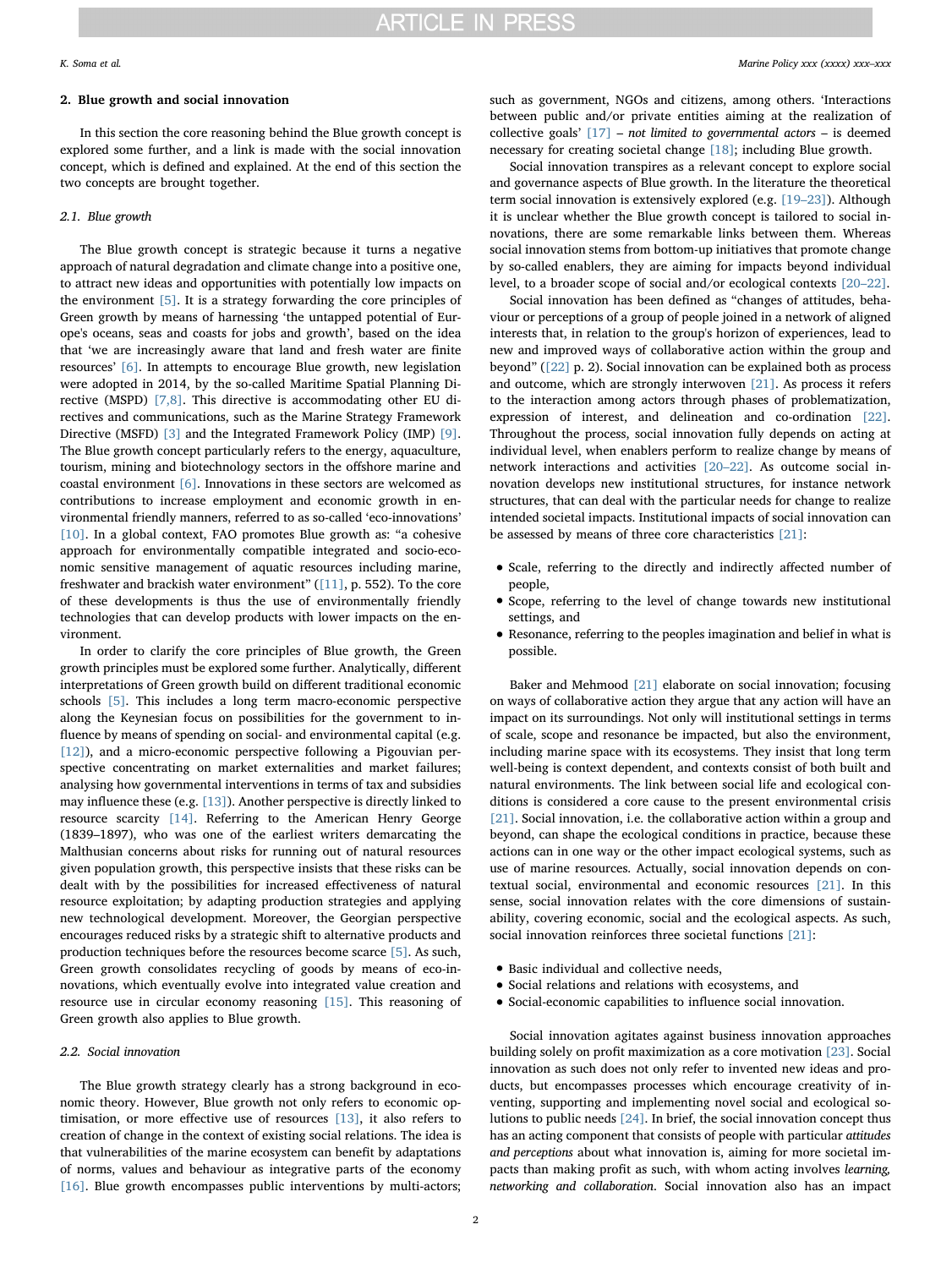## **ARTICLE IN PRESS**

component, which can be addressed according to scale, scope and resonance.

#### 2.3. Relationship between Blue growth and social innovation

Blue growth encourages smart, sustainable and integrative solutions. In particular, the EU instructs integration of different uses along the coast. For instance, it commands that "Maritime spatial planning should aim to integrate the maritime dimension of some coastal uses or activities and their impacts and ultimately allow an integrated and strategic vision" [\(\[7\]](#page-6-6) p. 138). This will require cooperation across sectors, across governance arrangements, across stakeholders, as well as integration of policy goals, activities and stakeholder roles [\[25,26\].](#page-6-23) At this general level the Blue growth justifies social innovations. For instance, a network based social innovation approach is inclusive to the network participants by definition, and gives possibilities for exchange of knowledge and ideas for innovation. Moreover, social innovation relates with the sustainability principle for economic growth, triggers innovation beyond solely profit based innovation purposes, and searches for long term solutions.

While certainly not covering the full scope of social innovation, in this article it is hypothesised that social innovation may foster and enhance Blue growth by aiming at long term social and ecological qualities, beyond economic development only. As such it is possible to propose social innovation as a potential means to enhance smart, sustainable and inclusive Blue growth [\(Fig. 1\)](#page-2-1).

By definition, social innovation can have implications for the role of public managers and policy making. In theory, transparent and inclusive decision-making processes, that are judged legitimate by stakeholders, are a precondition for effective governance systems [\[25,27\]](#page-6-23), implying that different types of knowledge are required [28–[30\].](#page-7-0) In practice, this is not always achievable. For instance, marine governance tends to base decision making on scientific information more than on local knowledge, due to incompatibility of knowledge systems [\[31\]](#page-7-1). By failing to incorporate the knowledge that resource users have, management plans based on an incomplete understanding of the resource are, ultimately, frail [\[32\].](#page-7-2) Blue growth encourages developments which are inclusive of stakeholders and smart by involving different types of knowledge. Still, it remains unclear whether bottom-up social innovation can fit into this scope in practice.

Based on the social innovation literature, the following key concepts

<span id="page-2-1"></span>

Fig. 1. Can social innovation strengthen Blue growth?

are used to explore an empirical case-study in the next section:

- Attitude and perception: What attitudes do different mussel companies hold? To what extents are they open to innovation, and do they frame their business interest in a wider societal context?
- Learning, networking and collaboration: Is there a joint learning process in which various actors collaborate to develop new knowledge, new experiences and innovation? What factors can possibly explain the (lack of) cooperation between actors? Who are included in networks and who are not?
- Scale, scope and resonance: Who are or should be included in a network? Within what scope (e.g. economic, environmental and/or social) are arguments about innovation presented? What are the future imaginations, i.e. the resonance?

### <span id="page-2-0"></span>3. An empirical case in the Dutch North Sea

In this section, the case study and the method applied are introduced, and the core findings based on interviews of mussel producers in the Netherlands are presented.

### 3.1. Case description and method

The Dutch government has put considerable efforts in investigating Blue growth options to adapt the maritime spatial plans to expected future developments [\[33\].](#page-7-3) Comprehensive research efforts explored the feasibility of different sector combinations in the Dutch North Sea, with the aim of finding the most appropriate sector combinations that possibly can reduce impacts on vulnerable marine ecosystems [34–[37\]](#page-7-4). The outcome of this research recommends a combination of mussel aquaculture in offshore wind farms as a most favourable co-use possibility.

[Fig. 2](#page-3-0) shows the planned future offshore locations of windfarm areas in the Dutch North Sea. The figure shows that the distance from shore is about 22 km (i.e. 12 nautical miles), just outside the boarder of the economic exclusive zone of the Netherlands. Whereas the two planned areas further north (Zuid-Holland and Noord-Holland) are around 25 m in depth, the one further south is deeper with a more diverse depth pattern (Borssele) [\[38\].](#page-7-5)

Even though it from a theoretical point of view was judged favourable to cultivate mussels in offshore windfarms, the absence of real-life offshore mussel cultivation suggests there are barriers to actual implement such co-use. Research has been carried out to find whether biological conditions offshore are favourable to sufficient growth of mussels [\[38\]](#page-7-5). While this was found to be positive, it remained unclear whether socio-economic conditions existed, that could support a realization of mussel production offshore. Therefore, further research was carried out to examine the incentives of mussel farmers to invest offshore, and to identify socio-economic barriers to aquaculture offshore [\[38\]](#page-7-5).

A total of five interviews were conducted with the mussel sector in the Netherlands, $2$  in which one interviewee was representing the sector organization, and four were owning one or more firms. Although they as owners were representing only a small share (5 of 85), these companies all play a major role in the Dutch market, and are actively involved in an innovation programme exploring new mussel cultivation techniques [\[39\].](#page-7-6) The in depth interviews were carried out by means of open questions to gain a better understanding of socio-economic production conditions [\[40\].](#page-7-7) After asking an open question, the respondent's answer provided clues about what follow-up by questions should be asked. The core open questions were:

<span id="page-2-2"></span><sup>&</sup>lt;sup>2</sup> The interviewees want to stay anonymous, and are therefore not described in detail, but the study can be found in Kamermans et al. [\[38\]](#page-7-5). The authors are fully aware that in presenting the results, their own interpretations of interviewees play a role, besides actual information exchange, although full objectivity is a core strive.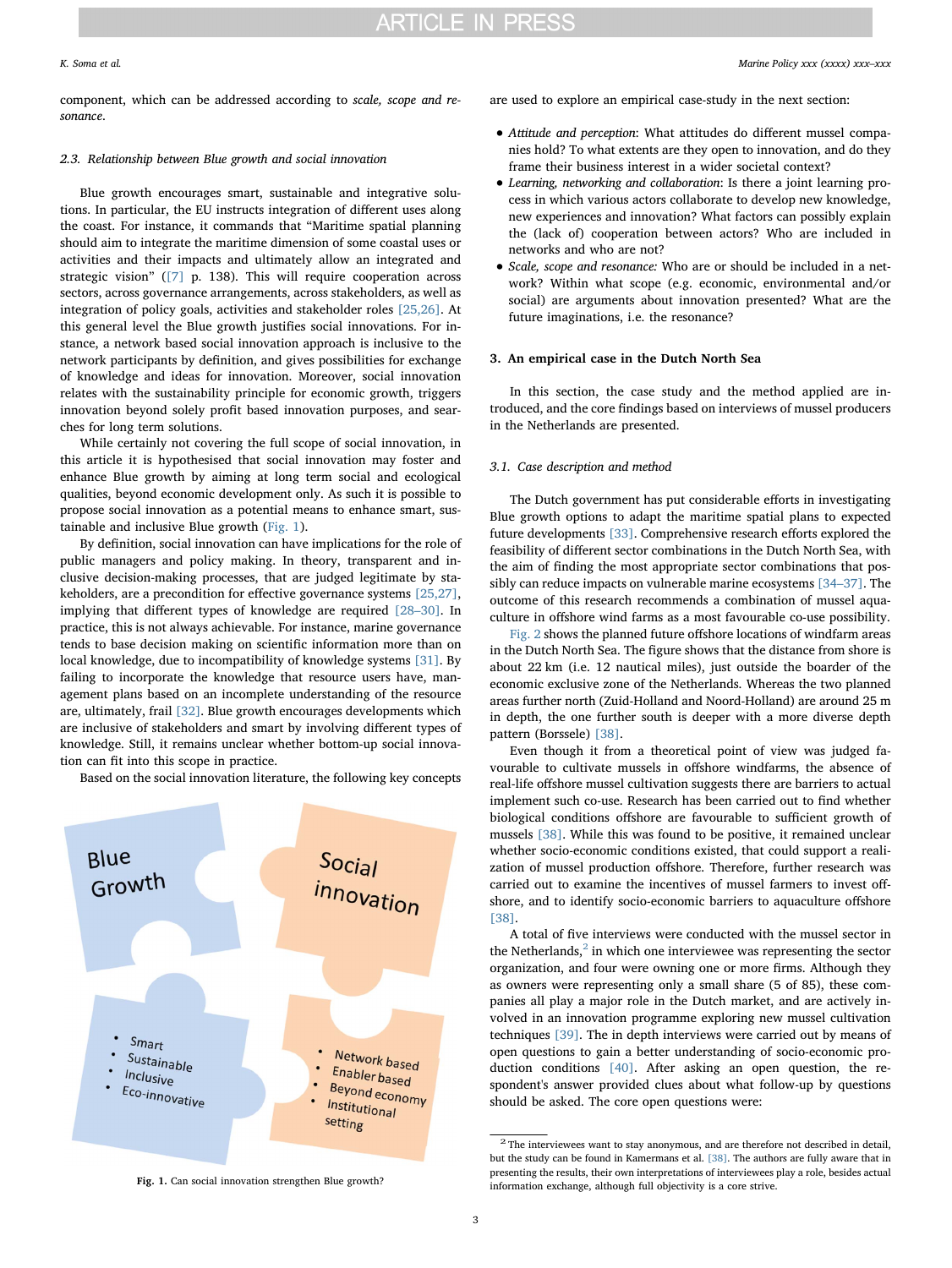#### K. Soma et al. *Marine Policy xxx (xxxx) xxx–xxx*

<span id="page-3-0"></span>

- What conditions are hampering realization of mussel production in offshore windfarms from a sector/firm perspective?
- What are critical success factors? In other words, what is needed to actually overcome the barriers to realize offshore mussel production?
- Would you be interested in taking part in a future pilot project supported by the government?

The follow-up questions thus depended on what interviewees answered to these basic questions, and required sufficient expertise of interviewer. Throughout follow-up questions, the particular focus was on exploring: 1) attitudes and perception, 2) learning, networking and collaboration as components of acting, as well as 3) scale, scope and resonance. One of the benefits of an open question interview strategy is that research frame does not restrict responses of interviewees, but allow their full story to be recorded [\[40\].](#page-7-7) These interviews were analysed from a social innovation perspective to find barriers and possibilities for social innovation as contributions to Blue growth. Core findings are presented in the following section.

Fig. 2. Potential wind farm offshore areas (red) (Borssele, Zuid-Holland and Noord-Holland), and existing wind farms (blue) (OWEZ in the very north; Princes Amalia windfarm in Noord-Holland; Luchterduinen - not yet finished in Zuid-Holland) (source: Kamermans et al.) [\[38\]](#page-7-5). (For interpretation of the references to color in this figure legend, the reader is referred to the web version of this article).

### 3.2. Core findings

A number of core pre-conditions for successful offshore production are recognised by all respondents. They include, for instance, that extensive technological investments are needed for dealing with the conditions offshore (harsh storms, long travel time, depth, currency, etc.), including mussel production systems and fishing vessels. Moreover, they agree that fuel and time needed for the travelling distance from shore will require extra costs. Also, production offshore involves risks, and producers insist that they would need reasonable insurances to make sure they would not go bankrupt with accidents. Extra costs must eventually be covered by sufficient increase in income. For generating more income, effective mussel production systems are needed, which today are non-existing offshore. Further, a shared precondition stated was that the new possibilities offshore should not imply that mussel seed farming in marine areas attractive to nature conservation should be banned (Wadden Sea). They also informed that cooperation between public managers and the mussel business sector would need to improve, as earlier efforts have led to a rather low trust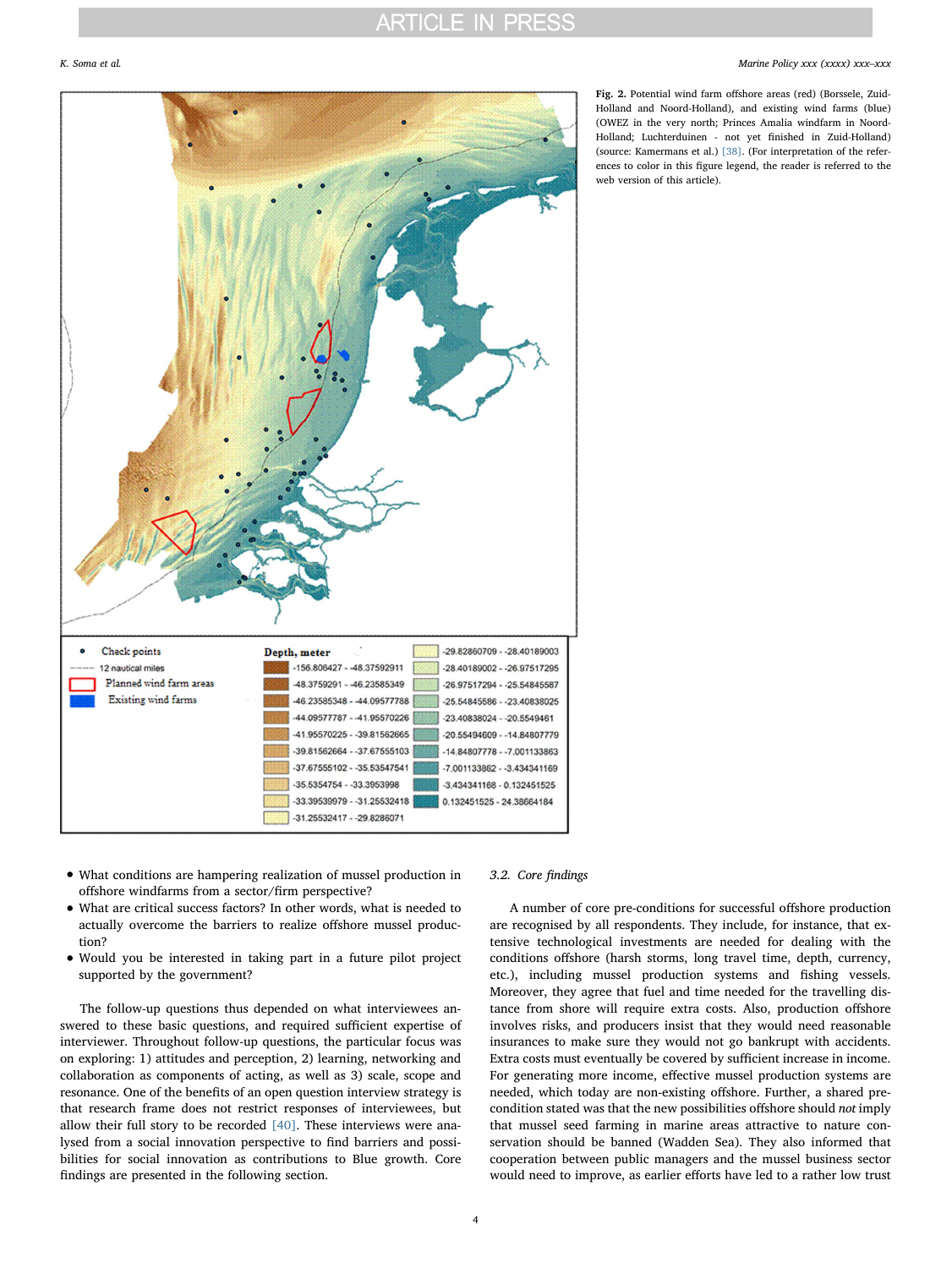level due to sometimes different perceptions about what is right and wrong.

For some arguments, opinions differ. For instance, four interviewees insist that a mussel producer cannot take part alone, but must operate together with all sector partners, and that a pilot is only interesting if the public sector covers all costs. One respondent has a different perspective on this. He informs that a pilot is interesting only if the mussel producer investing receives in return an area based long term private user right to produce (e.g. a long term licence). He also insists that an enabler is needed to facilitate interactive processes among different actors, including public managers and private market actors, in order to ensure that communication enhances trust among different stakeholders.

These last findings already point to two distinctly different points of view on innovation. The follow up questions explore differences and similarities of core social innovation features, such as 1) attitude and perception, 2) learning, networking and collaboration and 3) scale, scope and resonance. These are examined in the following.

#### 3.2.1. Attitude and perception

Based on the five in-depth interviews, it is obvious that the attitudes of the respondents differ. Basically, two completely different attitudes and perceptions can be distinguished. While four respondents show a reluctant attitude, one aspires to change. The reluctant interviewees emphasise technological limits, for instance, explaining how current cultivation systems are designed for shallow waters nearby coast and not offshore. Offshore cultivation would imply increase in financial risks because they would need to invest in new not yet existing cultivation systems to be developed, and new offshore going vessels, among others. The difficulties of ecological conditions offshore, such as inclement weather, potential mussel predators and depth of sea, are stressed by this group. The economic performance is expected to be low or nonexisting because of the extra costs for time and fuel needed to travel offshore during different phases of the mussel production cycle. Failures during new technology development of production systems suited to offshore would increase costs further. They are also sceptical to the role of environmental NGOs and the Ministry, as they could just as much have a strategy to exclude them from the Wadden Sea, an area where their current mussel seed collection practices are criticised because of predicted environmental impacts [\[41\]](#page-7-8). The last, but maybe most important reason for a reluctant attitude; the mussel producers nowadays are operating under favourable conditions, with good economic performance, and do not see any urgent need for change.

Still, one mussel producer foresees benefits of being an early participant in new developments, as a strategy to be first when attractive marine spaces and opportunities will be distributed and explored, and as such to be profitable in a long term. Notwithstanding, he also refers to reasons beyond, referring to a global context, arguing that the world is suffering from food insecurity. He argues that mussels are favourable for dealing with food insecurity worldwide because they do not need expensive inputs in terms of feed, irrigation and/or fertilisers, but instead can grow everywhere if sun, favourable marine space and algae are available, notably, in absence of for instance toxic algae. At the same time, a mussel production system is relatively environmentally friendly, as pollution is low while they re-fresh the waters by making use of particles as feed. Still, to be willing to invest in development of new technologies and practices, this producer sets one condition. He refers to the need of area based long term private user rights to operate in offshore marine waters. He bases this argument on reasoning of what he considers the largest risk, namely governmental practice; when the government distributes to all what is invested by only a few. He is thus hesitant to be victim of free-riders. Core characteristics of reluctant and aspired motivations are provided in [Table 1](#page-5-1).

look at matters of learning, networking and collaboration; because these components of acting come to have different meanings. From the reluctant perspective, references are frequently made to the existing network of organised producers. Within the network, intense levels of learning and collaboration takes place. Any new development or effort will be shared. These interviewees argue that being part of a mussel production network makes it complicated to speak on behalf of the community without discussing internally first. They are not directly concerned about global developments of food security issues and environmental change.

In contrast, the respondent with the aspiring attitude discusses offshore cultivation from a societal rather than a sector perspective, arguing that mussel production offshore offers opportunities for increased supply of mussels as well as a sustainable, secure supply of food. He explains that differences exist among producers; about one third of mussel producers could fit into a risk adverse behaviour category and about one third would fit into a risk seeking category. The middle category of risk neutral operators would follow the strongest trendsetters of the two other categories. Consequentially, he argues that the producers willing to change would be more suitable for a network, which also could include NGOs, science community, public administration and policy makers at different levels, etc. Further, he claims that enablers would be necessary to allow for change. As indicated above, the bottlenecks to this person to invest for change are linked with existing cooperation barriers between private and public sector activities.

#### 3.2.3. Scale, scope and resonance

Scale, scope and resonance are important characteristics of social innovation, and have different meanings to the reluctant and aspired attitudes. As for the reluctant attitude, the scale is defined by the right to distribute any new development to the associated members of the group of organised mussel producers. In this sense, the scale is wide by allowing all producers, including risk averse, risk neutral and risk seeking mussel producers to benefit from arrivals of new suitable technologies to offshore mussel production in future. Still, to this group, the scale is limited in the sense that they do not seek people beyond existing network of mussel producers. They also get reluctant by their own imagination and belief in what is possible, arguing that existing production system would not work offshore (i.e. reference is low).

As for the aspired attitude, the scale would refer to affected people beyond the Dutch mussel producers, with potential production possibilities and consumers worldwide, as well as involvements of NGOs and research institutes working for food security issues. This resonance goes far beyond existing thinking of what is possible. The scope of new institutional settings needed for facilitation of food security would include an extended international market worldwide for the trade of mussels. Scope also refers to new local production facilities such as private user right. Private user rights for mussel production could be defined in terms of long term private user rights at sea. The sharing of rights among producers is seen less important, according to the freeriding risk mentioned above.

The case study thus reflects on some central difficulties in applying social innovation to practice. For instance, in defining learning and collaboration in networks, the reluctant attitude would refer to an existing producer network based on sharing of knowledge and information, and full exclusion of NGOs, while the aspiring attitude would refer to a network with other producers (e.g. technology developers, wind farm developers), government, potential international NGOs, and/or universities, but excluding a large share of mussel producers. Both attitudes are thus excluding specific audiences. While social innovation is defined as inclusive to people who share specific norms [\[21\]](#page-6-20), this indeed implies that people with different norms are excluded from the network. Notably, with complete social inclusiveness, too much time and effort would be spent on interaction among tremendous numbers of people, with no more time for the actual innovation. Linked with this is the question about poverty alleviation, which can be obtained in two

### 3.2.2. Learning, networking and collaboration

Having a reluctant or aspiring attitude influences how respondents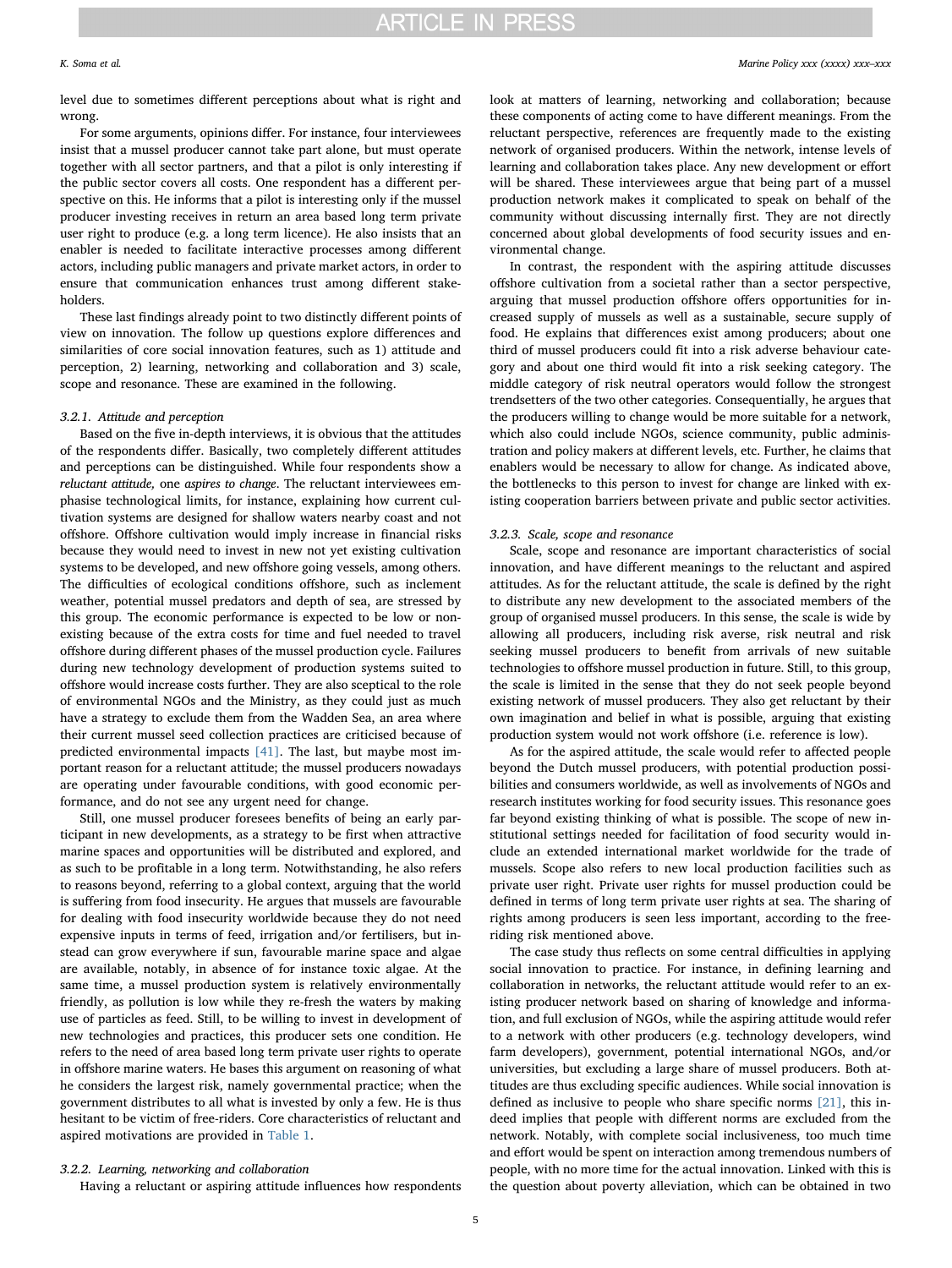#### <span id="page-5-1"></span>Table 1

Core characteristics of reluctant and aspired motivations.

| Social innovation properties                                                    | Reluctant                                                                                                              | Aspired                                                                                                                                                                                                                                                                                                                    |
|---------------------------------------------------------------------------------|------------------------------------------------------------------------------------------------------------------------|----------------------------------------------------------------------------------------------------------------------------------------------------------------------------------------------------------------------------------------------------------------------------------------------------------------------------|
| Attitude and perception with references to:                                     | • Technological limits<br>• Weather conditions, depth<br>• Time and fuel<br>$\bullet$ Economic loss/risks              | • Strategic to be early involved in new developments<br>• Food insecurity<br>• Mussels are favourable product to grow<br>• Low needs for inputs and low polluting                                                                                                                                                          |
| Acting in terms of learning, networking and<br>collaboration with reference to: | • No urgency to change<br>• Existing network of mussel producers<br>• Learning and collaboration within the<br>network | • Needs for private user rights in response to private investments<br>• New network with multiple actors including NGOs, public<br>managers, research communities, etc.<br>• Only small share of mussel producers part of network<br>• Learning and collaboration at an international network level<br>• Need for enablers |
| Scale, scope and resonance with reference to:                                   | • Traditional mussel producer sector<br>• Existing institutional setting<br>• Imagination within existing settings     | • Extended international coverage with multiple groups of people<br>across the world<br>• New institutional settings (international, private user rights)<br>• Imagination far beyond existing technical and institutional settings                                                                                        |

ways; on the one hand, by including poor mussel producers to allow earnings, or on the other hand, to provide cheap proteins to the world's poor consumers. While the first is not relevant to the Dutch case because the mussel producers in the Netherlands is a rather small but rich exclusive group who would be reluctant to change if risks are high, the second could theoretically have a future impact, in accordance with the aspiring attitude.

The case hence illustrates that one producer is aspired to changing existing practices, advocating offshore mussel cultivation as a possibility to contribute to food security, economic development and sustainable use of the North Sea. Actual placement of (test) mussel production is hampered by lack of a regulatory framework that enables the innovators to reap the benefits of their innovation. Given the financial risk that goes hand in hand with offshore innovations, no private actor can afford to make large investments under the condition that foremost free-riders will benefit. This contradicts a public sector view, which would be keen to share all new mussel development opportunities across all producers when established, to avoid a future monopoly of multinational that produces all mussels in future. There is thus a conflicting view about how to define area based long term private user rights across public and private sectors, in space and throughout time, which have implications to social innovation in practice. The increasing demand for area based long term private user rights at sea in the scope of Blue growth is a new way of resource allocation offshore that needs to get some more attention in future.

### <span id="page-5-0"></span>4. Discussion and concluding remarks

In this article, the Blue growth policies at European level have been addressed, and an empirical case at local level in the Dutch North Sea has been introduced with the aim to examine what the Blue growth strategy can win by following a social innovation approach. Potential match and mismatch can be discussed at three levels; 1) from a theoretical perspective, 2) at an EU policy level and 3) at a case study level based on an empirical study in the mussel sector in the Netherlands.

First, from a theoretical perspective, social innovation is presented as a new improved way of collaborative action based on changes in attitudes, behaviour or perceptions of a group of people joined in a network of aligned interest [\[22\]](#page-6-19). It is based on the belief that enablers; people with initiatives that go beyond making profit to also aim for social and/or ecological well-being, can perform and influence commonly defined societal goals based on shared norms, values and understanding that motivate cooperation. Social innovation therefore holds different attitudes and promotes different behaviour than how such properties of a firm traditionally are defined. In contrast, the analytical reasoning of Blue growth clearly operates within a market institutional setting. Although the analytics of Blue growth differ with respect to how they perceive macro-economic and micro-economic

perspectives [\[5\],](#page-6-4) they share some typical market based reasoning. For instance, they focus on the externalities (impacts that they have outside the scope of the market context) [\[13\],](#page-6-11) the importance of how scarcity of resources influence market conditions [\[42\],](#page-7-9) and the role of new technologies within the market [\[15\].](#page-6-13) They thus share that they operate within a market context with assumed utility and profit maximization based behaviours [\[43\].](#page-7-10) From a theoretical perspective, the assumed behaviour of social innovation thus differs to market based behaviour.

Second, at an EU policy level, it appears that coherence among different EU Directives and Policy documents are not always straightforward. As such, comparing the Blue growth strategy with other EU regulations that attach different incentives to, for instance, sustainability and ecosystem-based management, a mismatch can be observed. While the MSPD states that "the application of an ecosystem-based approach will contribute to promoting the sustainable development and growth of the maritime and coastal economies and the sustainable use of marine and coastal resources" ([\[7\]](#page-6-6) p. 135), the MSFD instructs that "… applying an ecosystem-based management approach to the management of human activities…, priority should be given to achieving or maintaining good environmental status" [\(\[3\]](#page-6-2) p. 20). Moreover, while the Blue growth policy document refers to the marine natural resources as "untapped resources", the MSFD states that "It is evident that pressure on natural marine resources and the demand for marine ecological services are often too high..." ([\[3\]](#page-6-2) p. 19) and that "The marine environment is a precious heritage that must be protected, preserved and, where practicable, restored with the ultimate aim of maintaining biodiversity and providing diverse and dynamic oceans and seas which are clean, healthy and productive" ([\[3\]](#page-6-2) p. 19). Obviously, there is thus a need for balancing economic growth and precautionary principles concerning the environment. In this article, it is hypothesised that social innovation can contribute to a more balanced strategy.

Third, the case of offshore mussel cultivation points to some challenges for social innovation to become realized in practice [\[38\]](#page-7-5). Technological and financial objections to offshore cultivation are used to counter the plea for innovation. Earlier experiments and pilots have led to a certain rigidity of the larger part of the sector, impeding innovation. The case-study illustrates that four of five interviewees prefer to stick to current practices and dismiss offshore cultivation as a risky, financially unattractive option. Still, the case offers clues why social innovation is needed in Blue growth, and at the same time why it can be difficult to realize. Social innovation is associated with a process of alignment, where different stakeholders exchange values and ideas to come to a shared understanding of problems and the best solutions. In the absence of alignment, attempts to realize innovation quickly turn into top-down efforts to create innovation. While processes of alignment have led to mussel seed innovation efforts at earlier stages, the network now suffers from dis-trust among public and private actors. More experience in facilitating private – public efforts is thus needed.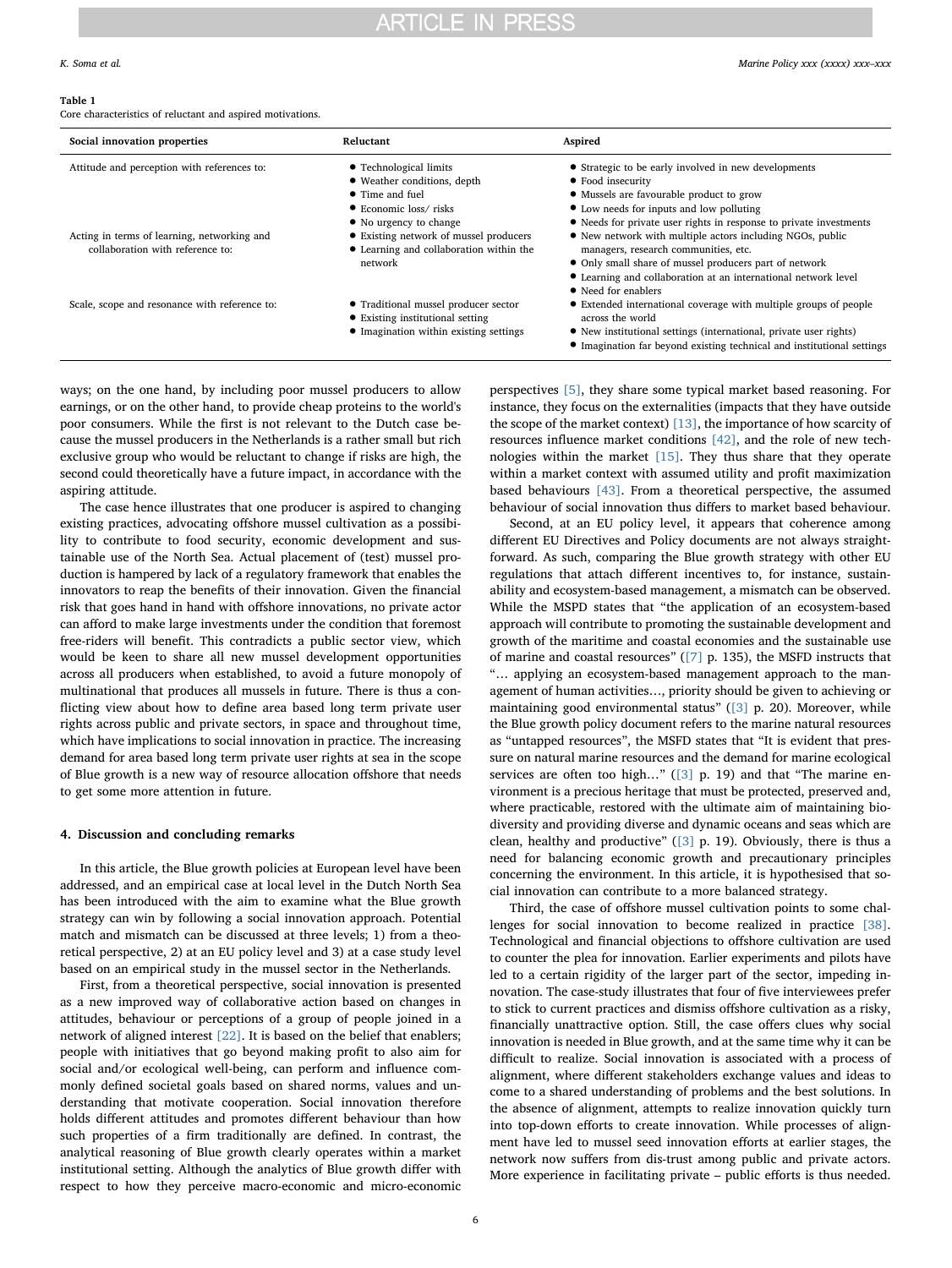K. Soma et al. *Marine Policy xxx (xxxx) xxx–xxx*

Social innovation of offshore cultivation can potentially increase the capacity of the sector; to become operational under different conditions of social and ecological change. The required technological innovation may be brought about without social innovation. Alternatively, new ways of framing offshore mussel cultivation can take place – emphasising the larger benefits of smart, sustainable and inclusive conditions. As of now, at least one mussel producers is open to this point of view, but involving a larger part of the sector would be desirable to encourage shared learning and experimentation within the sector.

In linking Blue growth with social innovation, the traditional distinction made in our societies between market institutions and public sectors are actually merging. Consequently, formal rules and regulations need to be adapted, as public rights and procedures often differ for market- and public actors. Informally, such links suggest that the norms and values developed in these two settings can be combined and interrelate, implying that enablers, who may as well stem from a firm or public management, can take responsibilities for ecological and social challenges that impact our quality of life. This discussion has taken place theoretically, for instance in discussions about trends of globalization and information age  $[44,45]$ , among others. While the two contexts obviously have a long tradition in interacting in practice, it is new that they are brought together as merged institutional settings in an empirical context. This obviously also brings with it a lot of questions about how credible such a system would be. For instance, in practice, who will take responsibilities for public values, and who will go for individual profit only? How accountable and trustworthy are the ones that actually innovate socially?

Against this background, a potential fit between social innovation and Blue growth is hampered at different levels. Some five core challenges have been identified for future research;

- 1) To what extent is a social innovative network inclusive or exclusive in terms of conditions set for people to be part, and what are the consequences of these conditions for equality and competitive advantages?
- 2) In the scope of Blue growth the issue of area based long term private user rights remains a delicate one, illustrating one of the differences between the public and private domains; how to deal with this in a social innovation setting?
- 3) While it is illustrated that marine space allocation for multiple sectors needs collaborative efforts based on trust – it is still unclear how collaboration between public and private actors can be improved. Under what conditions will potential enablers be motivated to take responsibilities and act according to social innovation and when are they hampered?
- 4) To what extent can formal and informal rules, norms and values be merged across institutional market settings and public sector contexts, and what new challenges emerge by such linking?
- 5) To what extent can social innovation be regarded a practical answer to balancing rather different incentives of EU Directives and Policies, and to promote sustainable growth, while taking care of biodiversity and poverty alleviation?

While in this article the focus has been on aquaculture in wind farms, the implications of Blue growth go far beyond. It is unclear how certain traditional groups can find ways to proceed, such as the smallscale fishery [\[46\].](#page-7-12) As for the fishery sector at large, the actual impacts may depend on future fish catches of immigration of new species due to climate change [\[47\]](#page-7-13), and it is unclear what exact ecological deviations will follow [\[48\].](#page-7-14) If the future proceeds in taking into account the dynamics of socio-ecological systems [\[49\],](#page-7-15) not only must inter-sectoral interaction be addressed properly [\[50\]](#page-7-16), but also cross scale interaction (local, national global) [\[51\]](#page-7-17) and stakeholder perspectives [\[52\].](#page-7-18)

#### Acknowledgments

This research has received funding from the national funded project called Climate Smart Sea Management in the Netherlands (KB-24-004- 014), and from the European Union's Horizon 2020 Research and Innovation Programme under grant agreement (No 678193) (CERES). The authors would like to thank stakeholders and research fellows who took part in work referred to in this article, and to anonymous reviewers who provided comments to earlier versions of this article.

### References

- <span id="page-6-0"></span>[1] Ecorys, Blue Growth – Scenarios and Drivers for Sustainable Growth from the Oceans, Seas and Coasts, Rotterdam, Brussels, 2012. 〈[http://ec.europa.eu/](http://ec.europa.eu/maritimeaffairs/documentation/studies/documents/blue_growth_third_interim_report_en.pdf) maritimeaff[airs/documentation/studies/documents/blue\\_growth\\_third\\_interim\\_](http://ec.europa.eu/maritimeaffairs/documentation/studies/documents/blue_growth_third_interim_report_en.pdf) [report\\_en.pdf](http://ec.europa.eu/maritimeaffairs/documentation/studies/documents/blue_growth_third_interim_report_en.pdf)〉.
- <span id="page-6-1"></span>[2] European Commission, A Strategy for Smart, Sustainable and Inclusive Growth. Brussels, 2010, COM(2010), 2020 final.
- <span id="page-6-2"></span>[3] [European Union, Establishing a framework for community action in the](http://refhub.elsevier.com/S0308-597X(17)30587-0/sbref1) field of [marine environmental policy \(Marine strategy Framework Directive\), O](http://refhub.elsevier.com/S0308-597X(17)30587-0/sbref1)ff. J. Eur. Communities 164 (2008) 1–[22 \(DIRECTIVE 2008/56/EC\).](http://refhub.elsevier.com/S0308-597X(17)30587-0/sbref1)
- <span id="page-6-3"></span>[4] [E. McGinnis, E. Ostrom, Social-ecological system framework: initial changes and](http://refhub.elsevier.com/S0308-597X(17)30587-0/sbref2) [continuing challenges, Ecol. Soc. 19 \(2014\) 1](http://refhub.elsevier.com/S0308-597X(17)30587-0/sbref2)–12.
- <span id="page-6-4"></span>[5] A. Bowen, S. Fankhauser, The green growth narrative: paradigm shift or just spin? Glob. Environ. Change 21 (2011) 1157–1159, [http://dx.doi.org/10.1016/j.](http://dx.doi.org/10.1016/j.gloenvcha.2011.07.007) [gloenvcha.2011.07.007.](http://dx.doi.org/10.1016/j.gloenvcha.2011.07.007)
- <span id="page-6-5"></span>[6] European Commission, Blue Growth - opportunities for marine and maritime sustainable growth, Brussels, 2012, COM(2012), 494 final.
- <span id="page-6-6"></span>[7] [European Union, Framework directive for maritime spatial planning, O](http://refhub.elsevier.com/S0308-597X(17)30587-0/sbref4)ff. J. Eur. [Union \(2014\) 135](http://refhub.elsevier.com/S0308-597X(17)30587-0/sbref4)–145.
- [8] European Commission, Establishing a framework for maritime spatial planning and integrated coastal management, Brussels, 2013, COM(2013), 133 final.
- <span id="page-6-7"></span>[9] Commission of the European Communities, An Integrated Maritime Policy for the European Union, Brussel, 2007, COM(2007), 575 final.
- <span id="page-6-8"></span>[10] European Commission, Innovation in the Blue Economy: Realising the Potential of Our Seas and Oceans for Jobs and Growth, Brussels, 2014. 〈[http://dx.doi.org/10.](http://dx.doi.org//10.1017/CBO9781107415324.004) [1017/CBO9781107415324.004](http://dx.doi.org//10.1017/CBO9781107415324.004)〉.
- <span id="page-6-9"></span>[11] C. Moffitt, L. Cajas-cano, Blue growth: the 2014 FAO state of world fisheries and aquaculture, Fisheries 39 (2014) 552–553, [http://dx.doi.org/10.1080/03632415.](http://dx.doi.org/10.1080/03632415.2014.966265) [2014.966265.](http://dx.doi.org/10.1080/03632415.2014.966265)
- <span id="page-6-10"></span>[12] A. Bowen, N. Stern, Environmental policy and the economic downturn, Oxf. Rev. Econ. Policy 26 (2010) 137–163, [http://dx.doi.org/10.1093/oxrep/grq007.](http://dx.doi.org/10.1093/oxrep/grq007)
- <span id="page-6-11"></span>[13] J.M. Reilly, Green Growth and the Efficient Use of Natural Resources, 34, 2012, pp. 85–93. 〈[http://dx.doi.org/10.1016/j.eneco.2012.08.033](http://dx.doi.org//10.1016/j.eneco.2012.08.033)〉.
- <span id="page-6-12"></span>[14] E.B. Barbier, Is Green Growth Relevant for poor economies? Resour. Energy Econ. (2016) 24, [http://dx.doi.org/10.1016/j.reseneeco.2016.05.001.](http://dx.doi.org/10.1016/j.reseneeco.2016.05.001)
- <span id="page-6-13"></span>[15] F. Crespi, M. Mazzanti, S. Managi, Green growth, eco-innovation and sustainable transitions, Environ. Econ. Policy Stud. (2016) 1–6, [http://dx.doi.org/10.1007/](http://dx.doi.org/10.1007/s10018-016-0141-x) [s10018-016-0141-x.](http://dx.doi.org/10.1007/s10018-016-0141-x)
- <span id="page-6-14"></span>[16] M. Jänicke, "Green growth": from a growing eco-industry to economic sustainability, Energy Policy 48 (2012) 13–21, [http://dx.doi.org/10.1016/j.enpol.2012.](http://dx.doi.org/10.1016/j.enpol.2012.04.045) [04.045.](http://dx.doi.org/10.1016/j.enpol.2012.04.045)
- <span id="page-6-15"></span>[17] [C.J.A.M. Termeer, A. Dewulf, M. Van Lieshout, Disentangling scale approaches in](http://refhub.elsevier.com/S0308-597X(17)30587-0/sbref10) [governance research: comparing monocentric, multilevel, and adaptive governance,](http://refhub.elsevier.com/S0308-597X(17)30587-0/sbref10) [Ecol. Soc. 15 \(2010\) 1](http://refhub.elsevier.com/S0308-597X(17)30587-0/sbref10)–15.
- <span id="page-6-16"></span>[18] B. Peters, J. Pierre, Governance without government? Rethinking public administration, J. Public Adm. Res. Theory 8 (1998) 223–243, [http://dx.doi.org/10.2307/](http://dx.doi.org/10.2307/1181557) [1181557.](http://dx.doi.org/10.2307/1181557)
- <span id="page-6-17"></span>[19] B.B. Bock, Rural marginalisation and the role of social innovation; a turn towards nexogenous development and rural reconnection, Sociol. Ruralis (2015) 1–22, [http://dx.doi.org/10.1111/soru.12119.](http://dx.doi.org/10.1111/soru.12119)
- <span id="page-6-18"></span>[20] [R. Biggs, F.R. Westley, S. Carpenter, Navigating the back loop: fostering social in](http://refhub.elsevier.com/S0308-597X(17)30587-0/sbref13)[novation and transformation in ecosystem management, Ecol. Soc. 15 \(2010\) 1](http://refhub.elsevier.com/S0308-597X(17)30587-0/sbref13)–25.
- <span id="page-6-20"></span>[21] S. Baker, A. Mehmood, Social innovation and the governance of sustainable places, Int. J. Justice Sustain. 20 (2015) 321–334, [http://dx.doi.org/10.1017/](http://dx.doi.org/10.1017/CBO9781107415324.004) [CBO9781107415324.004.](http://dx.doi.org/10.1017/CBO9781107415324.004)
- <span id="page-6-19"></span>[22] S. Neumeier, Social innovation in rural development: identifying the key factors of success, Geogr. J. (2016) 1–27, [http://dx.doi.org/10.1111/geoj.12180.](http://dx.doi.org/10.1111/geoj.12180)
- <span id="page-6-21"></span>[23] [G. Mulgan, The process of social innovation, Innovations \(2006\) 145](http://refhub.elsevier.com/S0308-597X(17)30587-0/sbref16)–162.
- <span id="page-6-22"></span>[24] R. Biggs, M. Schlüter, D. Biggs, E.L. Bohensky, S. BurnSilver, G. Cundill, V. Dakos, T.M. Daw, L.S. Evans, K. Kotschy, A.M. Leitch, C. Meek, A. Quinlan, C. Raudsepp-Hearne, M.D. Robards, M.L. Schoon, L. Schultz, P.C. West, Toward principles for enhancing the resilience of ecosystem services, Annu. Rev. Environ. Resour. 37 (2012) 421–448, [http://dx.doi.org/10.1146/annurev-environ-051211-123836.](http://dx.doi.org/10.1146/annurev-environ-051211-123836)
- <span id="page-6-23"></span>[25] K. Soma, J. van Tatenhove, J. van Leeuwen, Marine governance in a European context: regionalization, integration and cooperation for ecosystem-based management, Ocean Coast. Manag. (2015), [http://dx.doi.org/10.1016/j.ocecoaman.](http://dx.doi.org/10.1016/j.ocecoaman.2015.03.010) [2015.03.010.](http://dx.doi.org/10.1016/j.ocecoaman.2015.03.010)
- [26] J. Van Tatenhove, J. Van Leeuwen, K. Soma, Marine governance as processes of regionalization: conclusions from this special issue, Ocean Coast. Manag. (2015) 1–5, [http://dx.doi.org/10.1016/j.ocecoaman.2015.09.009.](http://dx.doi.org/10.1016/j.ocecoaman.2015.09.009)
- [27] C. Folke, A. Jansson, J. Rockstrom, P. Olsson, S.R. Carpenter, F. Stuart Chapin,